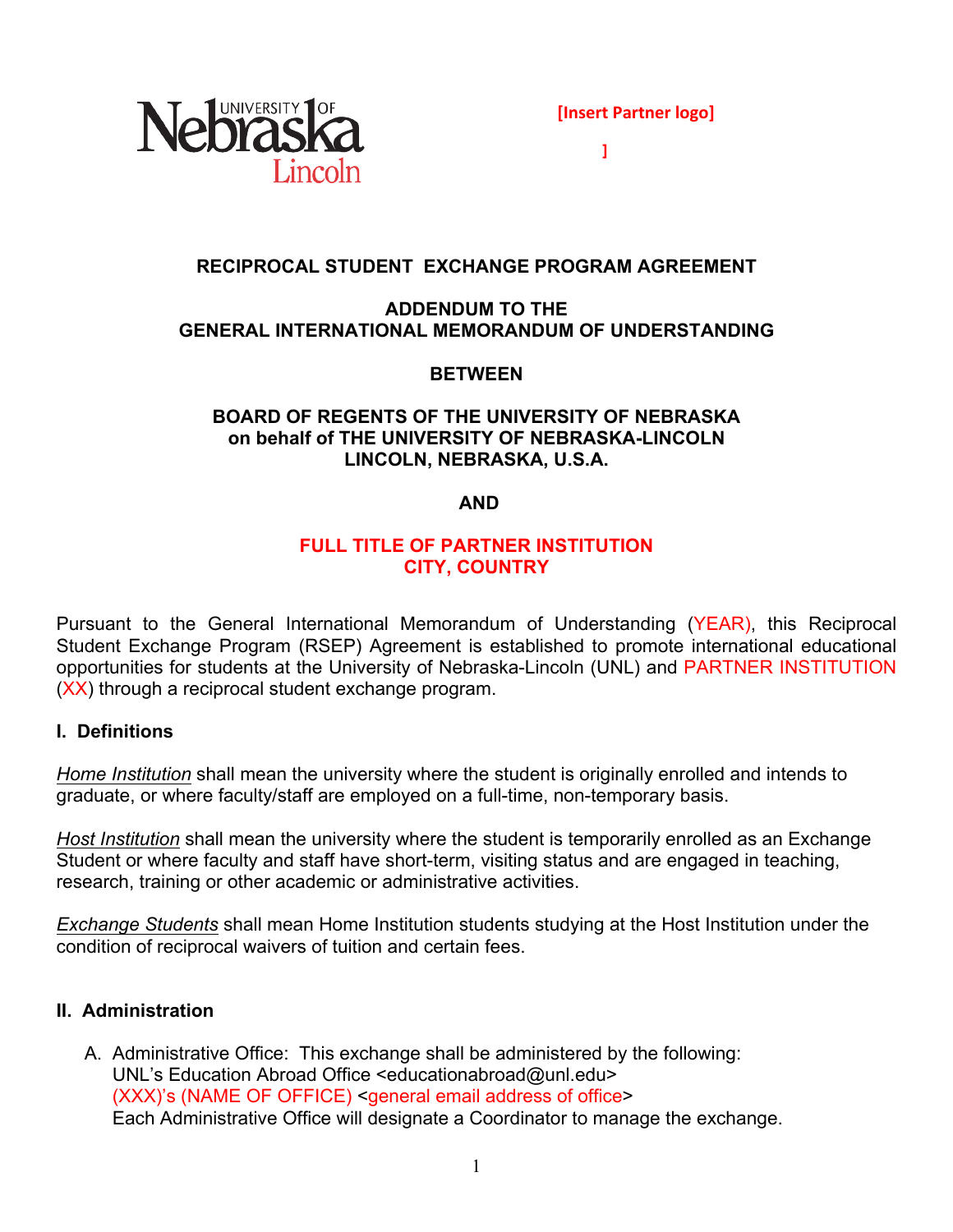- B. Coordinators: Coordinators shall remain in close contact to ensure that the Host/Home Institutions are providing/gathering all appropriate information and offering services for Exchange Students. These shall include, but are not limited to:
	- 1. Information:
		- Providing general university information (on housing, insurance, classes, etc.)
		- § Providing information on application, extension and termination procedures
		- Gathering emergency contact information for each student
		- Notifying the Home Institution of student progress via grade reports and transcripts
	- 2. Services:
		- Providing an orientation to its outgoing Exchange Students
		- § Providing an academic and personal orientation to incoming Exchange Students
		- Providing academic and personal counseling to Exchange Students
		- Assisting with reservations of standard housing -At UNL this will be in a double room in a residence hall -At (XXX) this will be in a (TYPE OF ACCOMMODATION)
		- Providing general services available to regular, degree-seeking students at the Host Institution
		- **Implementing periodic evaluation of the exchange program**
- C. Annual Participants: UNL and (XXX) will agree on the annual number of Exchange Students. This number shall not exceed (NUMBER) full-time equivalent students (NUMBER student semesters) per academic year.
- D. Reciprocity: Coordinators are responsible for maintaining reciprocity in exchange numbers. When an imbalance exists, Coordinators will negotiate a resolution. Within any one-year reciprocity may not be possible, but a balance should be achieved at the end of every threeyear period.

## **III. Admissions, Enrollment, Expenses & Student Rights**

- A. Nominations: Home Institutions nominate students to participate. Host Institutions have the final authority in accepting or rejecting nominations.
- B. Applications: Coordinators should receive applications by the following deadlines: At UNL: Applications for Fall Term by May 1; Applications for Spring Term by October 1 At (XXX): Applications for Fall Term--(Month,Day); Applications for Spring Term--(Month, Day)
- C. Admission Requirements\*

For UNL students to be admitted to (XXX): (LIST QUALIFICATIONS)

For (XXX) students to be admitted to UNL: Students must submit documentation of their English language proficiency by a composite TOEFL score of 70 (iBT) and writing subscore of 20, or a composite IELTS score of 6.0 and writing subscore of 5.5 for undergraduates. Graduate students must meet English language proficiency requirements of both Graduate Studies and the intended academic department. Graduate Studies requirements are met by a TOEFL score of 500 (paper), 79 (iBT), or IELTS score of 6.0. Scores required by particular academic departments and are available from the Education Abroad Office at UNL.

\*No student may be admitted concurrently as a regular, degree-seeking student at the Host Institution.